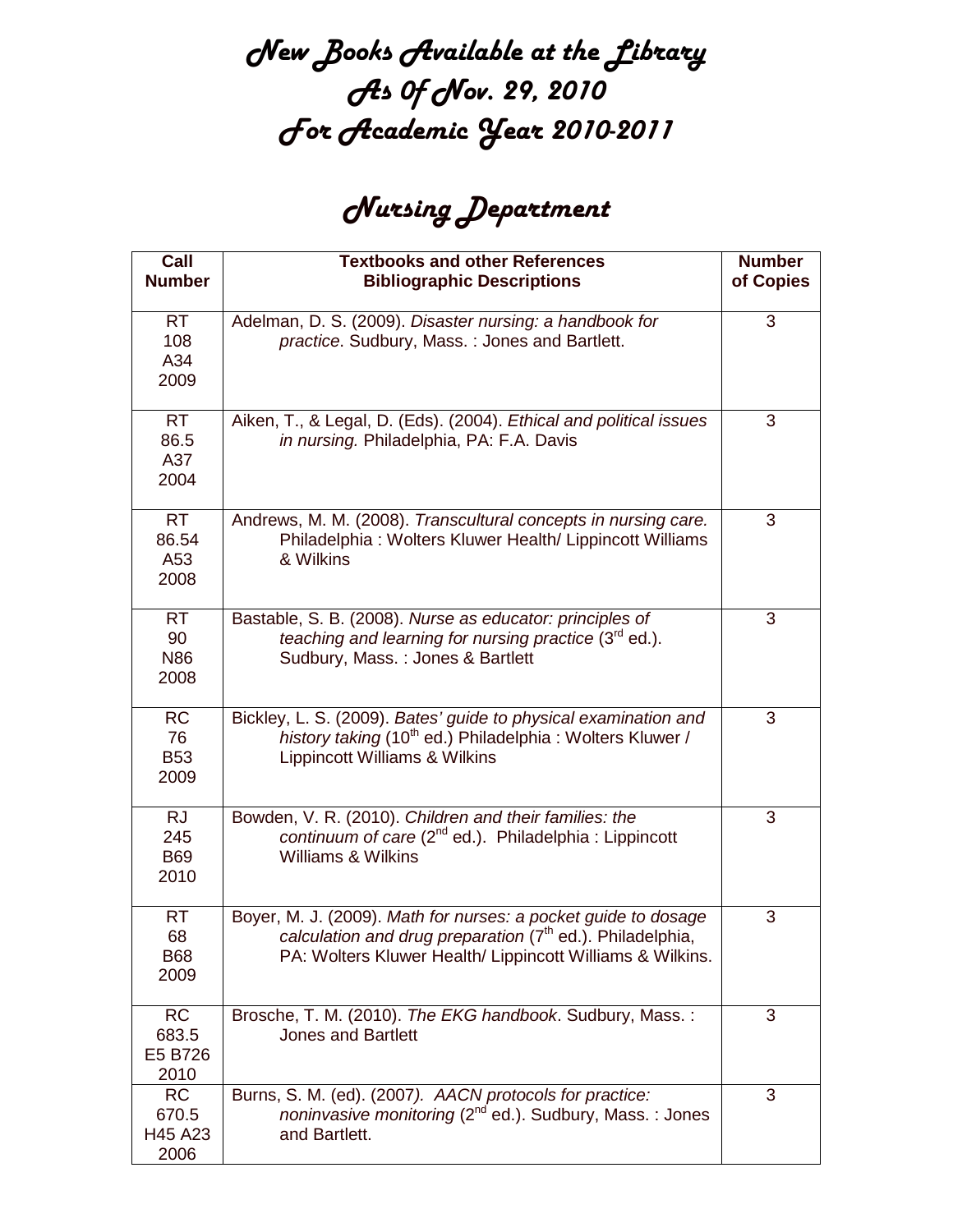| <b>RC</b><br>735<br>R48 A33<br>2007          | Burns, S. M. (ed). (2007). AACN protocols for practice. Care of<br>mechanically ventilated patients (2 <sup>nd</sup> ed.)Sudbury, Mass.<br>: Jones and Bartlett.                                                      | 3 |
|----------------------------------------------|-----------------------------------------------------------------------------------------------------------------------------------------------------------------------------------------------------------------------|---|
| <b>RJ</b><br>58<br>P45<br>2010               | Burns, C. E., Richardson, B., & Brady, M. A. (eds). (2010).<br>Pediatric primary care case studies. Sudbury, Mass.:<br>Jones and Bartlett.                                                                            | 3 |
| <b>RT</b><br>85<br><b>B78</b><br>2008        | Butts, J. B. (2008). Nursing ethics: across the curriculum and<br><i>into practice</i> (2 <sup>nd</sup> ed.). Sudbury, Mass.: Jones & Bartlett                                                                        | 3 |
| <b>RT</b><br>48.6<br>C385<br>2010            | Carpenito-Moyet, L. J. (2010). Handbook of nursing diagnosis<br>(13thed.). Philadelphia, Pa.: Lippincott Williams &<br>Wilkins,                                                                                       | 3 |
| <b>RT</b><br>49<br>C <sub>38</sub><br>2009   | Carpenito - Moyet, L. J. (2009). Nursing care plans &<br>documentation: nursing diagnoses and collaborative<br>problems (5 <sup>th</sup> ed.). Philadelphia: Wolters Kluwer<br>Health/ Lippincott Williams & Wilkins. | 3 |
| <b>RT</b><br>48.6<br>C <sub>39</sub><br>2010 | Carpenito - Moyet, L. J. (eds). (2010). Nursing diagnosis:<br>application to clinical practice (13 <sup>th</sup> ed.). Philadelphia:<br>Wolters Kluwer / Lippincott Williams & Wilkins.                               | 3 |
| <b>RT</b><br>48<br>D <sub>54</sub><br>2007   | Dillon, P. M. (2007). Nursing health assessment: a critical<br><i>thinking, case studies approach</i> $(2^{nd}$ ed.). Philadelphia:<br>FA Davis.                                                                      | 3 |
| <b>RT</b><br>48<br>D544<br>2007              | Dillon, P. M. (2007). Nursing health assessment: clinical pocket<br>guide (2 <sup>nd</sup> ed.). Philadelphia: FA Davis.                                                                                              | 3 |
| <b>RT</b><br>48<br>D544<br>2007              | Dillon, P. M. (2007). Nursing Health assessment: Student<br>Applications (2 <sup>nd</sup> ed.). Philadelphia: F.A. Davis Co.                                                                                          | 3 |
| <b>RT</b><br>41<br>D <sub>54</sub><br>2008   | Doenges, M. E. (2008). Application of nursing Process and<br>Nursing diagnosis (5 <sup>th</sup> ed.). Philadelphia: F.A. Davis Co.                                                                                    | 3 |
| <b>RT</b><br>49<br>D64<br>2010               | Doenges, M. E. (2010). Nursing care plans (8 <sup>th</sup> ed.)<br>Philadelphia: F.A. Davis co.                                                                                                                       | 3 |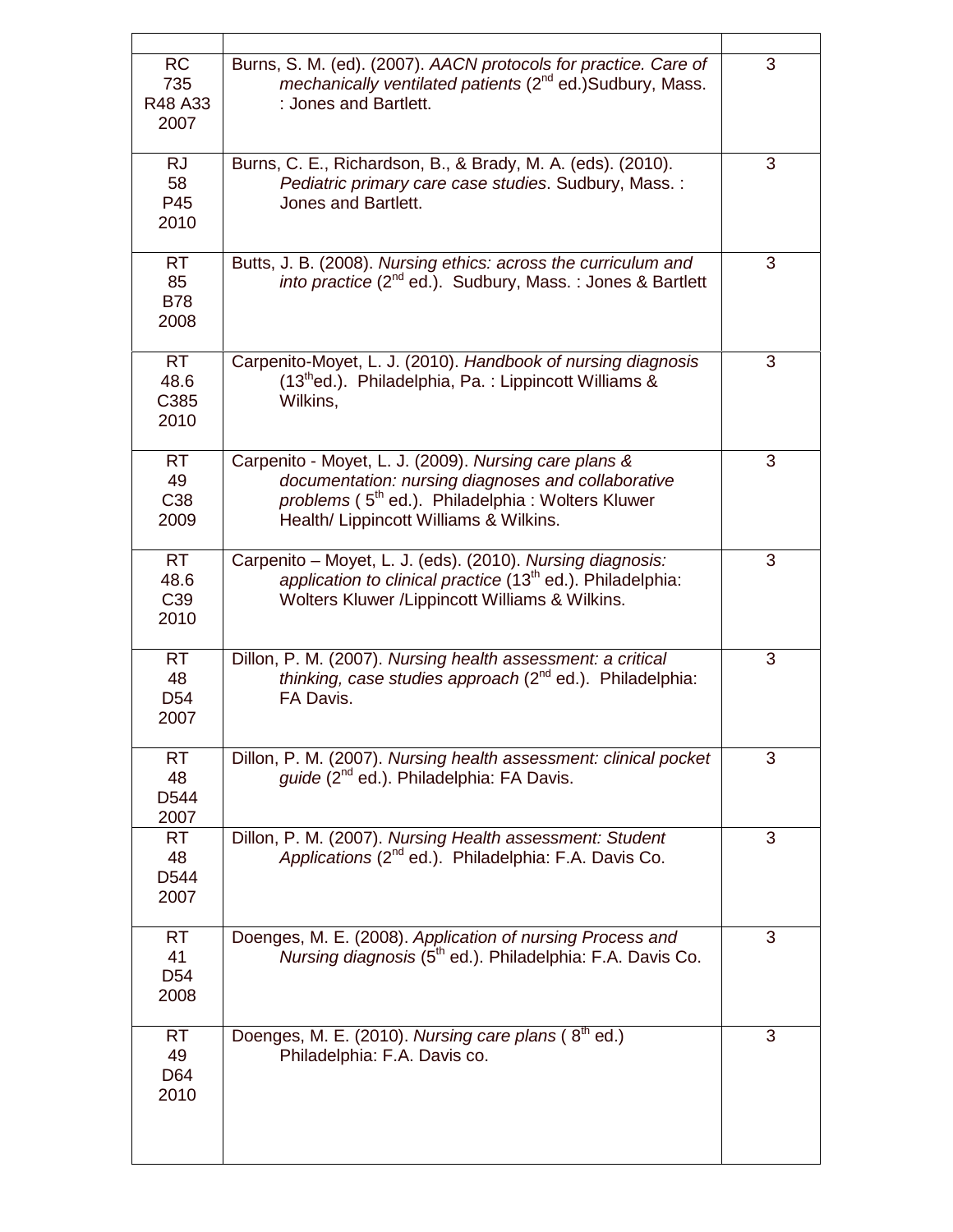| <b>RT</b><br>48.6<br>D643<br>2010     | Doenges, M.E. (2010). Nursing diagnosis manual: planning,<br>individualizing, and documenting client care (3 <sup>rd</sup> ed.).<br>Philadelphia: F.A.Davis                               | 3 |
|---------------------------------------|-------------------------------------------------------------------------------------------------------------------------------------------------------------------------------------------|---|
| <b>RT</b><br>82<br>F535<br>2010       | Filkelman, A. & Kenner, C. (2010). Professional nursing<br>concepts : competencies for quality leadership. Boston:<br>Jones & Bartlett Pub.                                               | 3 |
| <b>RC</b><br>683.5<br>E5 G263<br>2003 | Garcia, T. B. (2003). Introduction to 12-led ECG: the art of<br>interpretation. Sudbury, Mass.: Jones and Bartlett                                                                        | 3 |
| <b>RC</b><br>685.A65<br>G335<br>2004  | Garcia, T. B. (2004). Arrhythmia Recognition: the art of<br>interpretation. Boston: Jones and Bartlett.                                                                                   | 3 |
| <b>RT</b><br>90<br>G37<br>2010        | Gardner, M. R. (2010). Handbook of clinical teaching in nursing<br>and health sciences. Sudbury, Mass.: Jones and Bartlett.                                                               | 3 |
| R858<br>M43<br>2007                   | Goldstein, H. (2007). Medical informatics 20/20: quality and<br>electronic health records through collaboration open<br>solutions, and innovation. Sudbury, Mass.: Jones and<br>Bartlett. | 3 |
| <b>RT</b><br>48.6<br>G67<br>2010      | Gordon, M. (2010). Manual of nursing diagnosis: including all<br>diagnostic categories (12 <sup>th</sup> ed.). Sudbury, Mass: Jones<br>and Bartlett                                       | 3 |
| <b>RT</b><br>73<br>H65<br>2009        | Holtzclaw, B. J., Kenner, C., & Walden, M. (2009). Grant<br>writing handbook for nurses (2 <sup>nd</sup> ed.). Sudbury, Mass.:<br>Jones and Bartlett Publishers.                          | 3 |
| HM<br>586<br>H37<br>2008              | Haralambos, M. & Holborn, M. (2007). Sociology: themes and<br>perspectives (7 <sup>th</sup> ed.). London: Harper Collins.                                                                 | 3 |
| <b>RD</b><br>598<br>C3455<br>2010     | Hardin, S. R. & Kaplow, R. (2010). Cardiac Surgery essentials<br>for critical care nursing. Sudbury, Mass.: Jones and<br>Bartlett.                                                        | 3 |
| <b>RA</b><br>409<br>H3728<br>2009     | Harris, M. (2009). Medical and health science statistics made<br>easy $(2^{nd}$ ed.). $(2009)$ . Sudbury, mass.: Jones and<br>Bartlett.                                                   | 3 |
| <b>RT</b><br>48<br>H448<br>2011       | Health assessment made incredibly visual! $(2^{nd}$ ed.). $(2011)$ .<br>Philadelphia: Wolters Kluwer/ Lippincott Williams &<br><b>Wilkins</b>                                             | 3 |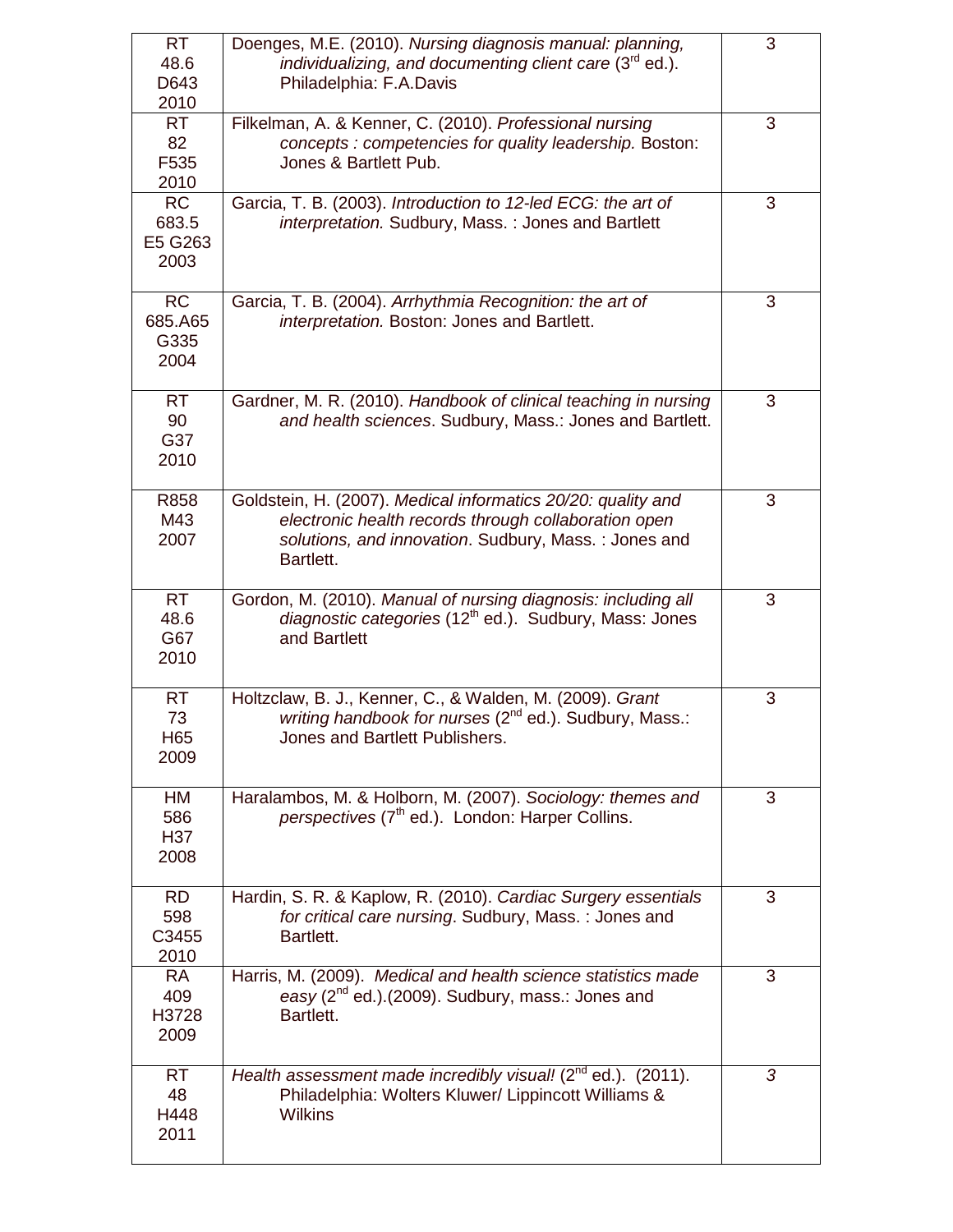| <b>RT</b><br>24<br>H47<br>2008                      | Heinrich, K. T. (2008). A nurse's guide to presenting and<br>publishing: dare to share. Sudbury, mass.: Jones and<br>Bartlett.                                                       | 3 |
|-----------------------------------------------------|--------------------------------------------------------------------------------------------------------------------------------------------------------------------------------------|---|
| $\overline{RC}$<br>350.5<br>C <sub>55</sub><br>2009 | Hickey, J. V. (2010). The clinical Practice of neurological and<br>neurosurgical nursing (6 <sup>th</sup> ed.). Philadelphia: Wolters<br>Kluwer Health/Lippincott Williams & Wilkins | 3 |
| <b>RT</b><br>71<br>195<br>2009                      | Iwasiw, C. L. (2009). Curriculum development in nursing<br>education (2 <sup>nd</sup> ed.). Sudbury, Mass: Jones & Bartlett                                                          | 3 |
| <b>RT</b><br>120.15<br>J65<br>2009                  | Jones, J. (2009). Critical Care Notes: Clinical pocket guide.<br>Philadelphia: F.A. Davis.                                                                                           | 3 |
| <b>RC</b><br>683.5<br>E5 J65<br>2010                | Jones, S. A. (2010). ECG notes: interpretation and<br>management guide (2 <sup>nd</sup> ed.). Philadelphia, PA: F.A.                                                                 | 3 |
| <b>RT</b><br>120<br><b>15 K37</b><br>2007           | Kaplow, R. (2007). Critical care nursing: synergy for optimal<br>outcomes. Sudbury, Mass.: Jones and Bartlett                                                                        | 3 |
| <b>RT</b><br>71<br>K43<br>2011                      | Keating, S. B. (2011). Curriculum development and evaluation<br>in nursing (2 <sup>nd</sup> ed.). New York: Springer.                                                                | 3 |
| RT<br>23<br>S53<br>2009                             | Kennedy-Sheldon, L. (2009). Communication for nurses:<br>talking with patients (2 <sup>nd</sup> ed.). Sudbury, Mass.: Jones<br>and Bartlett.                                         | 3 |
| <b>RC</b><br>108<br>L83<br>2009                     | Larsen, P. D., & Lubkin, I. M. (eds). (2009). Chronic illness:<br><i>impact and intervention</i> . Sudbury, Mass.: Jones and<br><b>Bartlett</b>                                      | 3 |
| <b>RA</b><br>427.8<br>L43<br>2006                   | Leddy, S. (2006). Health promotion: mobilizing strengths to<br>enhance health, wellness, and well-being. Philadelphia:<br>F.A. Davis                                                 | 3 |
| <b>RT</b><br>55<br>D386<br>2006                     | Lagerquist, S. L. (Ed). (2006). Davis's NCLEX-RN success.<br>$(2^{nd}$ ed.). Philadelphia: F.A. Davis co.                                                                            | 3 |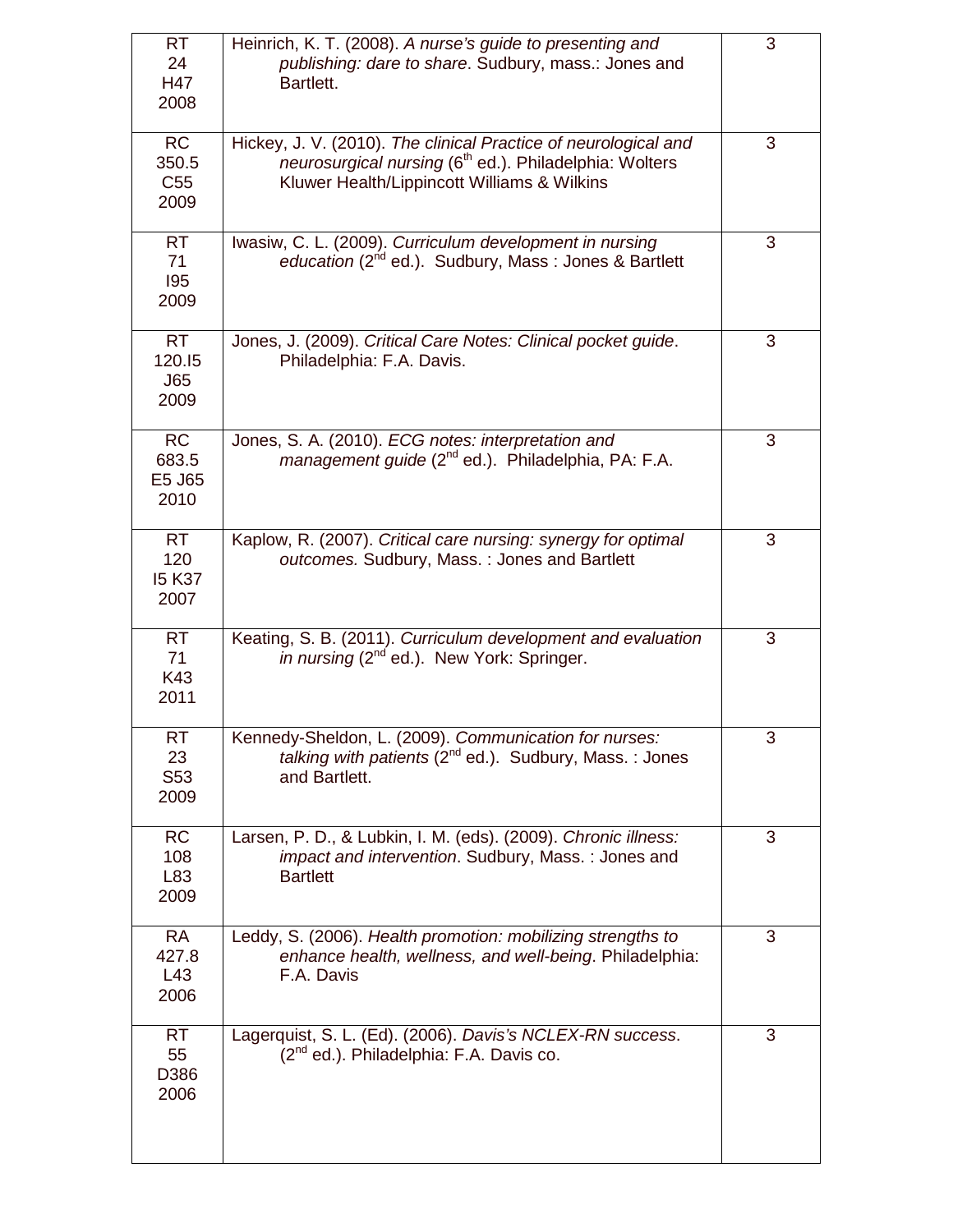| <b>RA</b><br>971<br>L495<br>2011     | Lewis, J. B. (2009). Essentials of applied quantitative methods<br>for health services managers. Sudbury, mass.: Jones<br>and Bartlett.                                                      | 3 |
|--------------------------------------|----------------------------------------------------------------------------------------------------------------------------------------------------------------------------------------------|---|
| <b>RT</b><br>21<br>L57<br>2009       | Lippincott's Visual encyclopedia of clinical skills. (2009).<br>Philadelphia: Wolters Kluwer Health/ Lippincott Williams<br>& Wilkins                                                        | 3 |
| <b>RC</b><br>350.5<br>A117<br>2009   | Littlejohns, L. R., & Bader, M. (eds). (2009). AACN-AANN<br>Protocols for practice. Monitoring technologies in critical<br>ill neuroscience patients. Sudbury, Mass.: Jones and<br>Bartlett. | 3 |
| <b>RA</b><br>440.5<br>T43<br>2009    | Lowenstein, A. J., Foord-May, L., & Romano, J. C. (eds).<br>(2009). Teaching Strategies for health education and<br>health promotion. Sudbury, Mass.: Jones and Bartlett.                    | 3 |
| <b>RT</b><br>41<br>T398<br>2008      | Lynn, P. B. (2008). Taylor's clinical nursing skills: a nursing<br>process approach (2 <sup>nd</sup> ed.). Philadelphia : Wolters<br>Kluwer / Lippincott Williams & Wilkins                  | 3 |
| <b>RT</b><br>81.5<br>M235<br>2008    | Macnee, C. L. (2008). Understanding nursing research: using<br>research in evidence-based practice. Philadelphia, PA:<br>Wolters Kluwer health/Lippincott Williams & Wilkins                 | 3 |
| <b>RT</b><br>82<br>R587<br>2009      | Masters, K. (ed). (2009). Role development in professional<br>nursing practice (2 <sup>nd</sup> ed.). Sudbury, Mass. Jones and<br>Bartlett.                                                  | 3 |
| <b>RT</b><br>120.15<br>A174<br>2006  | Medina, J., & Puntillo, K. (eds.). (2006). AACN Protocols for<br>practice. Palliative care and end-of-life issues in critical<br>care. Sudbury, Mass.: Jones and Bartlett.                   | 3 |
| <b>RT</b><br>120.15<br>A1735<br>2007 | Molter, N. C. (ed). (2007). AACN Protocols for practice.<br>Creating healing environments $(2^{nd}$ ed.). Sudbury, Mass.<br>: Jones and Bartlett.                                            | 3 |
| <b>RT</b><br>120.15<br>M67<br>2009   | Morton, P.G. (2009). Critical care nursing: a holistic approach (<br>9 <sup>th</sup> ed.). Philadelphia: Wolters Kluwer, Lippincott<br>Williams & Wilkins                                    | 3 |
| <b>RT</b><br>81.5<br>M86<br>2005     | Munro, B. H. (2005). Statistical methods for health care<br>research (5 <sup>th</sup> ed.). Philadelphia: Lippincott Williams &<br>wilkins,                                                  | 3 |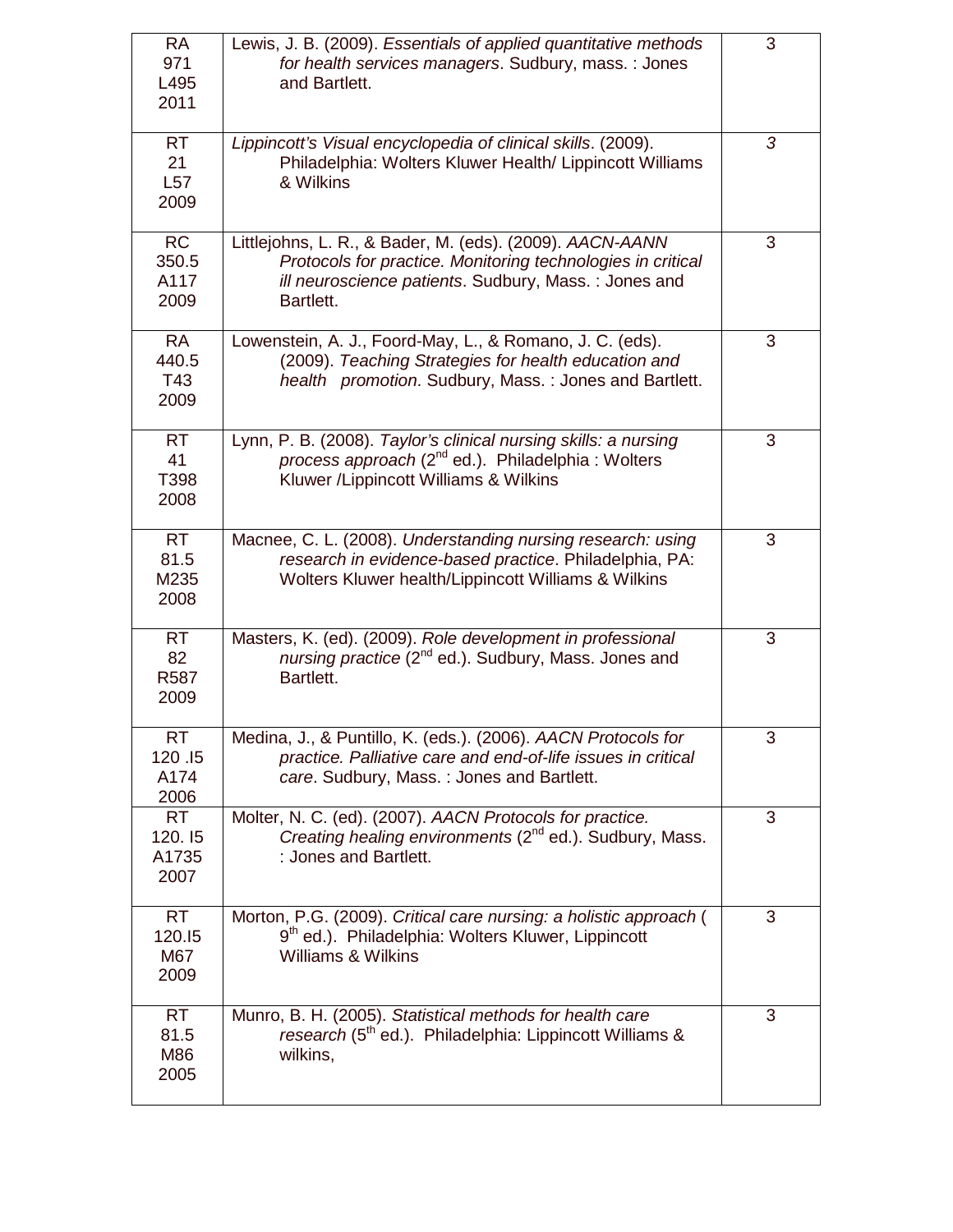| <b>RT</b><br>73<br>O <sub>26</sub><br>2006 | O'Connor, A. B. (2006). Clinical instruction and evaluation: a<br>teaching resource (2 <sup>nd</sup> ed.). Sudbury, Mass.: Jones and<br>Bartlett.                                              | 3 |
|--------------------------------------------|------------------------------------------------------------------------------------------------------------------------------------------------------------------------------------------------|---|
| <b>RB</b><br>113<br>P3637<br>2008          | Pathophysiology made incredibly visual!. (2008). Philadelphia :<br>Wolters Kluwer / Lippincott Williams & Wilkins                                                                              | 3 |
| <b>RJ</b><br>245<br>P43<br>2007            | Pediatric nursing: Lippincott manual of nursing practice pocket<br>guide. (2007). Philadelphia: Lippincott Williams &<br>Wilkins.                                                              | 3 |
| <b>RT</b><br>68<br>P65<br>2009             | Plichta, S. B. (2009). Statistics for nursing and allied health.<br>Philadelphia: Wolters Kluwer/ Lippincott Williams &<br><b>Wilkins</b>                                                      | 3 |
| <b>RT</b><br>81.5<br>P64<br>2008           | Polit, D.F. (2008). Nursing Research: generating and assessing<br>evidence for nursing practice (8 <sup>th</sup> ed.). Philadelphia,<br>Wolters Kluwer health/ Lippincott Williams             | 3 |
| RT<br>81.5<br>P63<br>2010                  | Polit, D. F. (2007). Essentials of nursing research: appraising<br>evidence for nursing practice (7 <sup>th</sup> ed.). Philadelphia:<br>wolters kluwer Health/ Lippincott Williams & Wilkins. |   |
| <b>RB</b><br>113<br>P668<br>2007           | Porth, C. (2007). Essentials of Pathophysiology: concepts of<br>altered states $(2^{nd}$ ed.). Philadelphia: Lippincott Williams<br>& Wilkins.                                                 | 3 |
| <b>RB</b><br>113<br>P67<br>2009            | Porth, C. M., & Matfin, G. (eds). (2009) . Pathophysiology:<br>concepts of altered health states (8 <sup>th</sup> ed.). Philadelphia :<br>Wolters Kluwer/ Lippincott Williams & Wilkins        | 3 |
| <b>RT</b><br>120.15<br>P67<br>2009         | Porter, W. (2009). Critical care nursing handbook. Sudbury,<br>Mass.: Jones and Bartlett                                                                                                       | 3 |
| <b>RJ</b><br>245<br>P678<br>2007           | Porter, W., Phipps, D., & Moore, M. (eds). (2007). Porter's<br>Pocket guide to pediatrics. Sudbury, Mass.: Jones and<br><b>Bartlett</b>                                                        | 3 |
| RT.<br>41<br>R485<br>2008                  | Rhoads, J. (2008). Davis's guide to clinical nursing skills<br>Philadelphia: F.A. Davis                                                                                                        | 3 |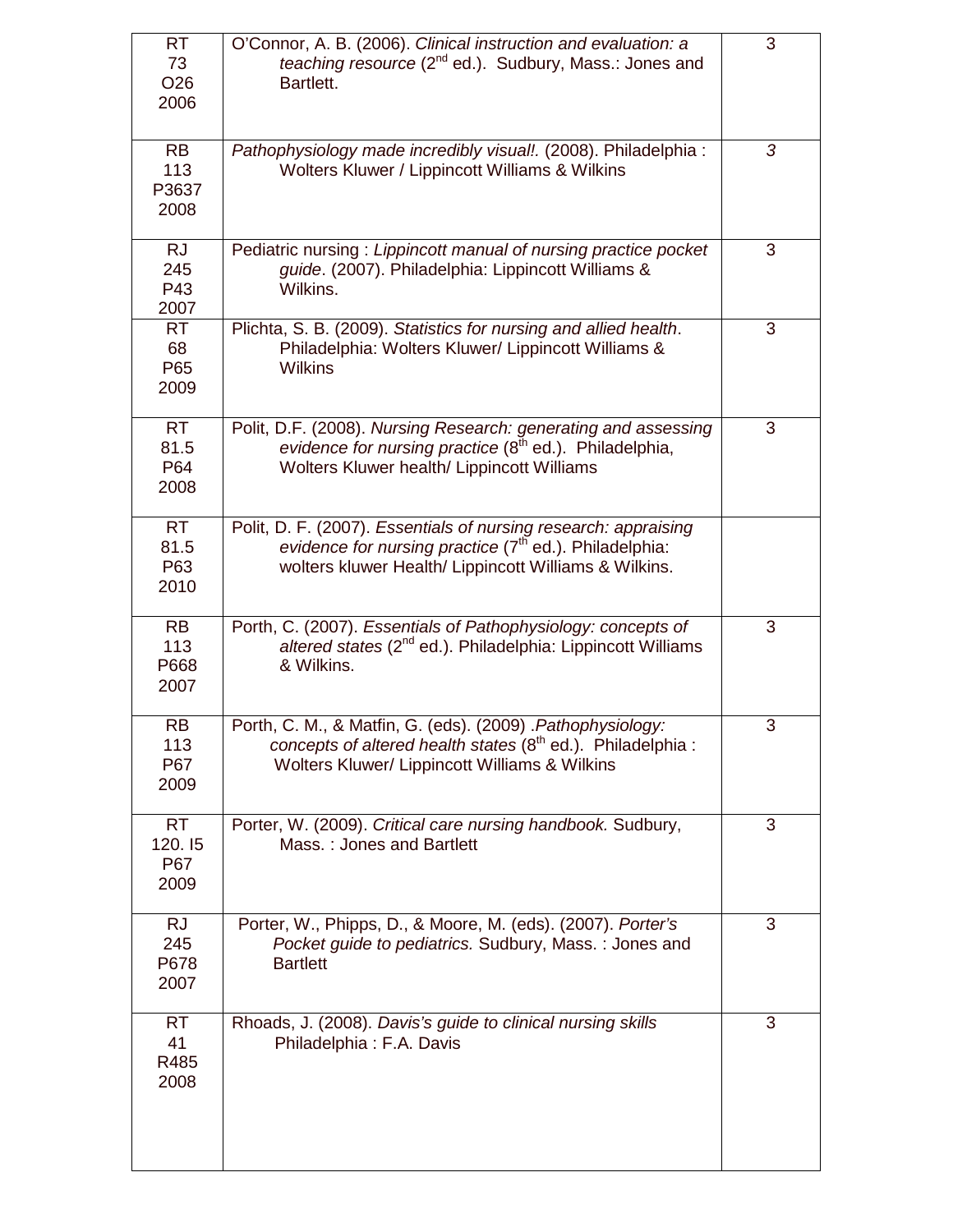| <b>RJ</b><br>58<br>R <sub>53</sub><br>2010  | Richardson, B. (2010). Pediatric success: a course review<br>applying critical thinking to test talking. Philadelphia: F.A.<br>Davis                                                                                         | 3 |
|---------------------------------------------|------------------------------------------------------------------------------------------------------------------------------------------------------------------------------------------------------------------------------|---|
| <b>RT</b><br>42<br><b>R78</b><br>2010       | Rubenfeld, M. G. & Scheffer, B. K. (2010). Critical thinking<br>tactics for nurses: achieving the IOM competencies (2nd<br>ed.). Sudburry, Mass.: Jones & Bartlett.                                                          | 3 |
| <b>RJ</b><br>206<br>H <sub>23</sub><br>2005 | Samour, P., & Helm, K. K. (eds). (2005). Handbook of pediatric<br>nutrition (3 <sup>rd</sup> ed.). Sudbury, Mass.: Jones and Bartlett.                                                                                       | 3 |
| <b>RS</b><br>57<br>S36<br>2009              | Scott, W. N. (2009) Dosage calculations made incredibly easy.<br>London: Lippincott Williams & Wilkins,                                                                                                                      | 3 |
| QP<br>141<br>M64<br>2006                    | Shils, M. E., Shike, M., Ross, A. C., Caballero, B., & Cousins,<br>R. J. (eds). (2006). Modern nutrition in health and<br>disease (10 <sup>th</sup> ed.). Philadelphia: Lippincott Williams &<br><b>Wilkins</b>              | 3 |
| <b>RT</b><br>41<br>T46<br>2010              | Smeltzer, S. C., Bare, B. G., Hinkle, J. L. & Cheever, K. H.<br>(2010). Brunner & Suddarth's textbook of medical-<br>surgical nursing (12 <sup>th</sup> ed.). Philadelphia: Wolters Kluwer/<br>Lippincott Williams & Wilkins | 3 |
| <b>RT</b><br>5 <sup>°</sup><br>S66<br>2007  | Sommers, M.S. (2007). Diseases and disorders: A Nursing<br>therapeutic manual (3 <sup>rd</sup> ed.). Philadelphia: F. A. Davis                                                                                               | 3 |
| <b>RT</b><br>81.5<br>S78<br>2007            | Speziale, H. S. (2007). Qualitative research in nursing:<br>Advancing the humanistic imperative $(4th$ ed.).<br>Philadelphia: Lippincott Williams & Wilkins.                                                                 | 3 |
| <b>RJ</b><br>245<br>S695<br>2008            | Straight A's in pediatric nursing (2 <sup>nd</sup> ed.). (2008). Philadelphia :<br>Wolters Kluwer / Lippincott Williams & Wilkins                                                                                            | 3 |
| <b>RD</b><br>49<br>S866<br>2007             | Surgical care made incredibly visual!. (2007). Philadelphia:<br>Lippincott Williams & Wilkins.                                                                                                                               | 3 |
| <b>RT</b><br>50.5<br>T483<br>2010           | Thede, L. Q. (2010). Informatics and nursing: competencies &<br>applications (3rd ed.). Philadelphia : Wolters Kluwer/<br>Lippincott Williams & Wilkins                                                                      | 3 |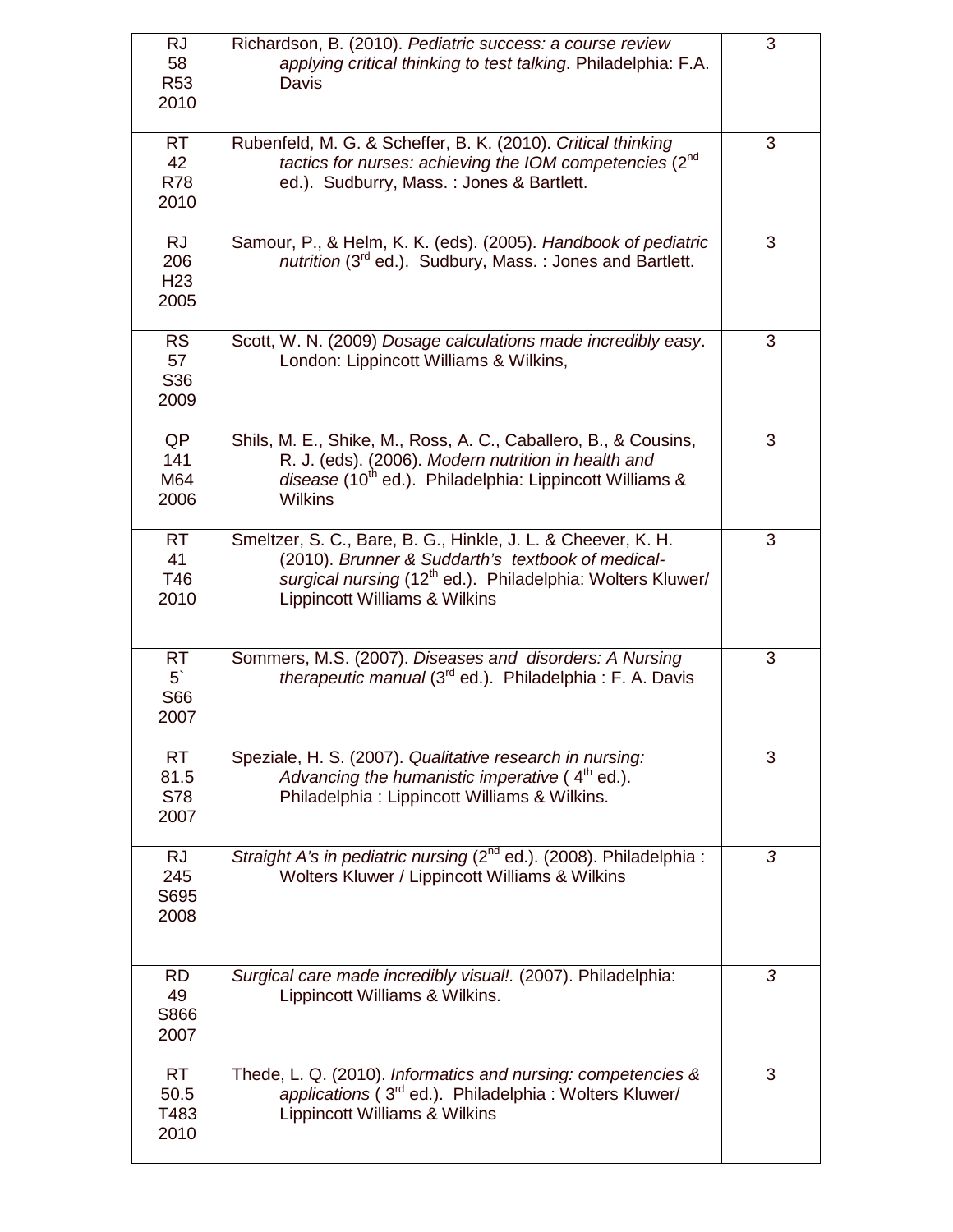| <b>RT</b><br>41<br>T 54<br>2009            | Timby, B. K. (2009). Fundamental nursing skills and concepts<br>(9 <sup>th</sup> ed.). Philadelphia: Wolters Kluwer / Lippincott<br>Williams & Wilkins.                           | 3 |
|--------------------------------------------|-----------------------------------------------------------------------------------------------------------------------------------------------------------------------------------|---|
| <b>RD</b><br>93.95<br>W68<br>2009          | Vuolo, J. (2009). Wound care made incredibly easy! UK ed.<br>London: Lippincott Williams & Wilkins                                                                                | 3 |
| <b>RT</b><br>48<br>W43<br>2010             | Weber, J. (2010). Health assessment in nursing $(4th$ ed.).<br>Philadelphia: Wolters Kluwer / Lippincott Williams &<br>wilkins                                                    | 3 |
| <b>RT</b><br>41<br><b>W56</b><br>2007      | Wilkinson, J. M. (2007). Fundamentals of Nursing: thinking &<br>doing. Philadelphia: F. A. Davis                                                                                  | 3 |
| <b>RT</b><br>41<br><b>W55</b><br>2007      | Wilkinson, J.M. (2007). Procedure checklists for fundamentals<br>of nursing. Philadelphia: F.A.Davis.                                                                             | 3 |
| <b>RT</b><br>86<br>W557<br>2008            | Williams, C. L. (2008). Therapeutic interaction in nursing (2 <sup>nd</sup><br>ed.). Sudbury, mass.: Jones and Bartlett.                                                          | 3 |
| <b>RC</b><br>674<br>C <sub>3</sub><br>2010 | Woods, S. L. (Ed). (2010). Cardiac nursing (6 <sup>th</sup> ed.).<br>Philadelphia: Wolters Kluwer / Lippincott Williams &<br><b>Wilkins</b>                                       | 3 |
| <b>RD</b><br>93.95<br>W69<br>2008          | Wound care made incredibly visual!. (2008). Philadelphia :<br>Wolters Kluwer / Lippincott Williams & Wilkins                                                                      | 3 |
| <b>RT</b><br>71<br>T343<br>2007            | Young, L. E., & Paterson, B. L. (eds). (2007). Teaching<br>nursing: developing a student-centered learning<br>environment. Philadelphia : Lippincott Williams &<br><b>Wilkins</b> | 3 |